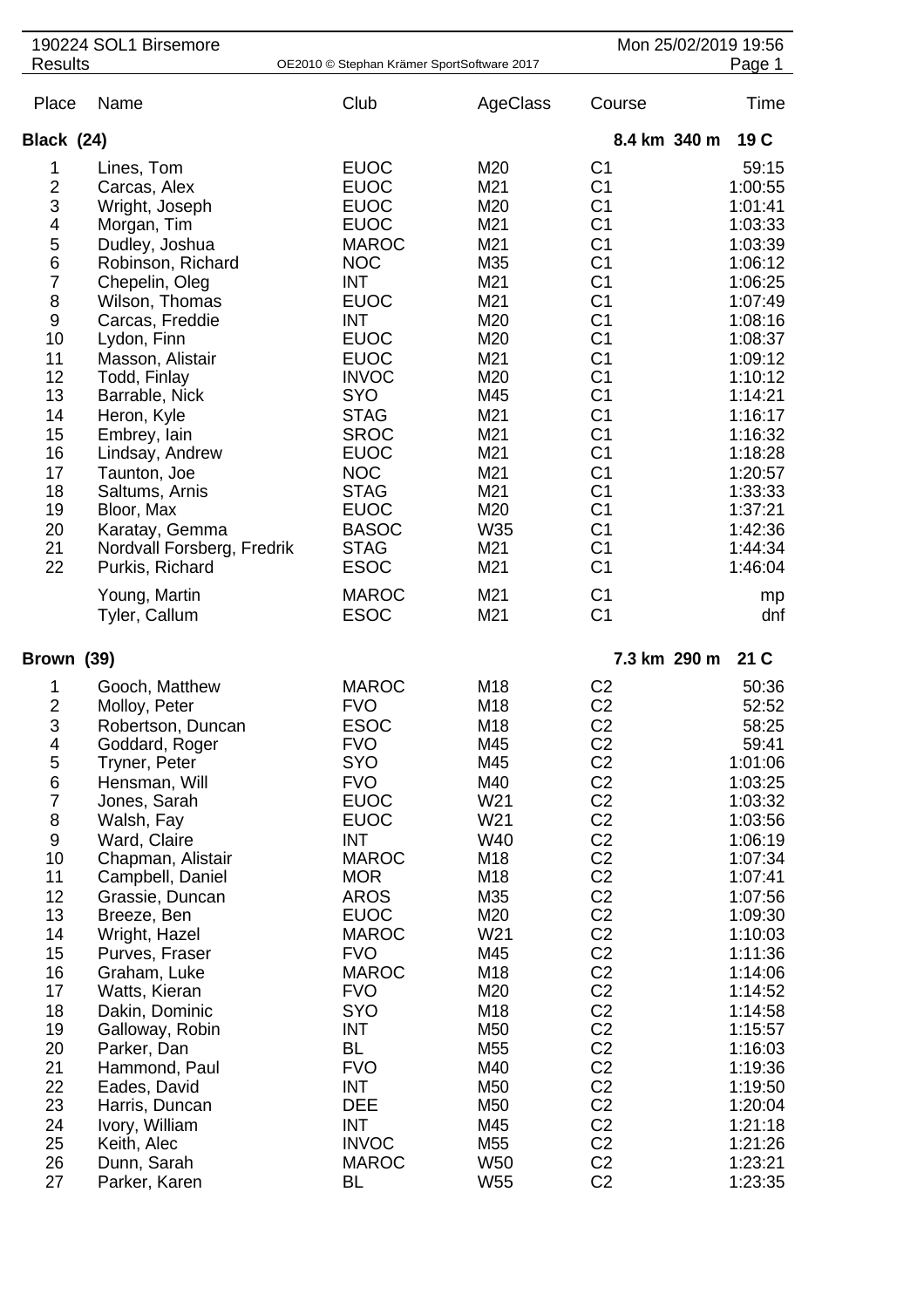|                                                                                                                                                                              | 190224 SOL1 Birsemore                                                                                                                                                                                                                                                                                                                                                                                                                    |                                                                                                                                                                                                                                                                                                                                                                                   |                                                                                                                                                                                         |                                                                                                                                                                                                                                                                                                                                                                                                                                                                | Mon 25/02/2019 19:56                                                                                                                                                                                                              |
|------------------------------------------------------------------------------------------------------------------------------------------------------------------------------|------------------------------------------------------------------------------------------------------------------------------------------------------------------------------------------------------------------------------------------------------------------------------------------------------------------------------------------------------------------------------------------------------------------------------------------|-----------------------------------------------------------------------------------------------------------------------------------------------------------------------------------------------------------------------------------------------------------------------------------------------------------------------------------------------------------------------------------|-----------------------------------------------------------------------------------------------------------------------------------------------------------------------------------------|----------------------------------------------------------------------------------------------------------------------------------------------------------------------------------------------------------------------------------------------------------------------------------------------------------------------------------------------------------------------------------------------------------------------------------------------------------------|-----------------------------------------------------------------------------------------------------------------------------------------------------------------------------------------------------------------------------------|
| <b>Results</b>                                                                                                                                                               |                                                                                                                                                                                                                                                                                                                                                                                                                                          | OE2010 © Stephan Krämer SportSoftware 2017                                                                                                                                                                                                                                                                                                                                        |                                                                                                                                                                                         |                                                                                                                                                                                                                                                                                                                                                                                                                                                                | Page 2                                                                                                                                                                                                                            |
| Place                                                                                                                                                                        | Name                                                                                                                                                                                                                                                                                                                                                                                                                                     | Club                                                                                                                                                                                                                                                                                                                                                                              | AgeClass                                                                                                                                                                                | Course                                                                                                                                                                                                                                                                                                                                                                                                                                                         | Time                                                                                                                                                                                                                              |
| Brown (39)                                                                                                                                                                   |                                                                                                                                                                                                                                                                                                                                                                                                                                          |                                                                                                                                                                                                                                                                                                                                                                                   |                                                                                                                                                                                         |                                                                                                                                                                                                                                                                                                                                                                                                                                                                | 7.3 km 290 m<br>21 C                                                                                                                                                                                                              |
| 28<br>29<br>30<br>31<br>32<br>33<br>34                                                                                                                                       | Wright, Frances<br>Getliff, John<br>Brown, Ben<br>Richards, Caspian<br>Goodwin, Ben<br>Stanwix, Michael<br>Adams, Louise<br>Harding, Zoe                                                                                                                                                                                                                                                                                                 | <b>MAROC</b><br><b>MAROC</b><br><b>ESOC</b><br><b>INT</b><br><b>WCOC</b><br><b>EUOC</b><br><b>EUOC</b><br><b>EUOC</b>                                                                                                                                                                                                                                                             | W21<br>M18<br>M18<br>M45<br>M18<br>M21<br>W21<br>W21                                                                                                                                    | C <sub>2</sub><br>C <sub>2</sub><br>C <sub>2</sub><br>C <sub>2</sub><br>C <sub>2</sub><br>C <sub>2</sub><br>C <sub>2</sub><br>C <sub>2</sub>                                                                                                                                                                                                                                                                                                                   | 1:25:28<br>1:26:27<br>1:30:17<br>1:31:31<br>1:32:28<br>1:35:31<br>1:36:04<br>mp                                                                                                                                                   |
|                                                                                                                                                                              | Heap, Stanley<br>Parga Basanta, Lucia<br>Wilson, Felix<br>Raynor, Alasdair                                                                                                                                                                                                                                                                                                                                                               | SO<br><b>EUOC</b><br><b>EUOC</b><br><b>INVOC</b>                                                                                                                                                                                                                                                                                                                                  | M18<br>W21<br>M20<br>M18                                                                                                                                                                | C <sub>2</sub><br>C <sub>2</sub><br>C <sub>2</sub><br>C <sub>2</sub>                                                                                                                                                                                                                                                                                                                                                                                           | mp<br>mp<br>dnf<br>dnf                                                                                                                                                                                                            |
|                                                                                                                                                                              | Short Brown (54)                                                                                                                                                                                                                                                                                                                                                                                                                         |                                                                                                                                                                                                                                                                                                                                                                                   |                                                                                                                                                                                         |                                                                                                                                                                                                                                                                                                                                                                                                                                                                | 5.4 km 215 m<br>18 C                                                                                                                                                                                                              |
| 1<br>$\overline{\mathbf{c}}$<br>3<br>4<br>5<br>6<br>$\overline{7}$<br>8<br>9<br>10<br>11<br>11<br>13<br>14<br>15<br>16<br>17<br>18<br>19<br>20<br>21<br>22<br>23<br>24<br>25 | Inman, Jason<br>Gooch, Daniel<br>Ward, Martin<br>Bailey, Jim<br>Stansfield, Ben<br>King, Laura<br>Lilley, Roanne<br>Yardley, Gareth<br>Shepherd, Jon<br>Robertson, David<br>Barrett, Richard<br>Griffin, Tim<br>Hartman, Ben<br>Hunter, Niamh<br>Laird, James<br>Nicolson, William<br>Heap, Will<br>Wilson, Steve<br>Cross, Jon<br>Connor, Brad<br>McMurtrie, Andrew<br>Irving, Alan<br>Powell, Ifor<br>Campbell, Andrew<br>Lilley, Ross | <b>FVO</b><br><b>MAROC</b><br><b>SYO</b><br><b>BOK</b><br><b>FVO</b><br><b>EUOC</b><br><b>EUOC</b><br><b>GRAMP</b><br><b>INVOC</b><br><b>CLYDE</b><br><b>BAOC</b><br><b>GRAMP</b><br><b>INT</b><br><b>WCOC</b><br><b>INVOC</b><br><b>INVOC</b><br><b>SO</b><br><b>CLYDE</b><br><b>FVO</b><br><b>FVO</b><br><b>MAROC</b><br><b>WCOC</b><br><b>BOK</b><br><b>MOR</b><br><b>ECKO</b> | M45<br>M45<br>M50<br>M16<br>M50<br>W20<br>W20<br>M50<br>M50<br>M <sub>55</sub><br>M45<br>M50<br>M50<br>W20<br>M50<br>M45<br>M45<br>M50<br>M50<br>M45<br>M50<br>M50<br>M50<br>M50<br>M50 | C <sub>3</sub><br>C <sub>3</sub><br>C <sub>3</sub><br>C <sub>3</sub><br>C <sub>3</sub><br>C <sub>3</sub><br>C <sub>3</sub><br>C <sub>3</sub><br>C <sub>3</sub><br>C <sub>3</sub><br>C <sub>3</sub><br>C <sub>3</sub><br>C <sub>3</sub><br>C <sub>3</sub><br>C <sub>3</sub><br>C <sub>3</sub><br>C <sub>3</sub><br>C <sub>3</sub><br>C <sub>3</sub><br>C <sub>3</sub><br>C <sub>3</sub><br>C <sub>3</sub><br>C <sub>3</sub><br>C <sub>3</sub><br>C <sub>3</sub> | 45:11<br>46:46<br>48:26<br>49:13<br>49:48<br>50:27<br>51:00<br>51:24<br>51:37<br>51:52<br>52:29<br>52:29<br>53:59<br>54:05<br>54:16<br>55:02<br>55:09<br>55:14<br>56:26<br>57:07<br>57:37<br>58:04<br>59:48<br>1:00:34<br>1:02:18 |
| 26<br>27<br>28<br>29<br>30<br>31<br>32<br>33<br>34<br>35<br>36<br>37<br>38<br>39                                                                                             | Harwood, Eddie<br>Shepherd, lain<br>Bartlett, Patrick<br>O'Hara, Peter<br>Dunlop, Alastair<br>Wood, Mark<br>Barrie, Donald<br>Bolton, Ryan<br>Kalejs, Atis<br>Huthwaite, Chris<br>Carcas, Max<br>Dean, Hazel<br>Collins, Peter<br>Collins, Nick                                                                                                                                                                                          | <b>MOR</b><br><b>INVOC</b><br><b>INT</b><br><b>ESOC</b><br><b>CLYDE</b><br><b>ESOC</b><br><b>MAROC</b><br><b>IND</b><br>OK Aluksne-Ape<br><b>SARUM</b><br><b>INT</b><br><b>FVO</b><br><b>MAROC</b><br><b>MAROC</b>                                                                                                                                                                | M65<br>M55<br>M50<br>M45<br>M45<br>M50<br>M50<br>M21<br>M45<br>M50<br>M50<br>W <sub>55</sub><br>M18<br>M50                                                                              | C <sub>3</sub><br>C <sub>3</sub><br>C <sub>3</sub><br>C <sub>3</sub><br>C <sub>3</sub><br>C <sub>3</sub><br>C <sub>3</sub><br>C <sub>3</sub><br>C <sub>3</sub><br>C <sub>3</sub><br>C <sub>3</sub><br>C <sub>3</sub><br>C <sub>3</sub><br>C <sub>3</sub>                                                                                                                                                                                                       | 1:02:28<br>1:03:02<br>1:03:29<br>1:04:19<br>1:05:11<br>1:05:26<br>1:05:47<br>1:08:41<br>1:09:36<br>1:09:40<br>1:09:45<br>1:09:59<br>1:10:21<br>1:11:59                                                                            |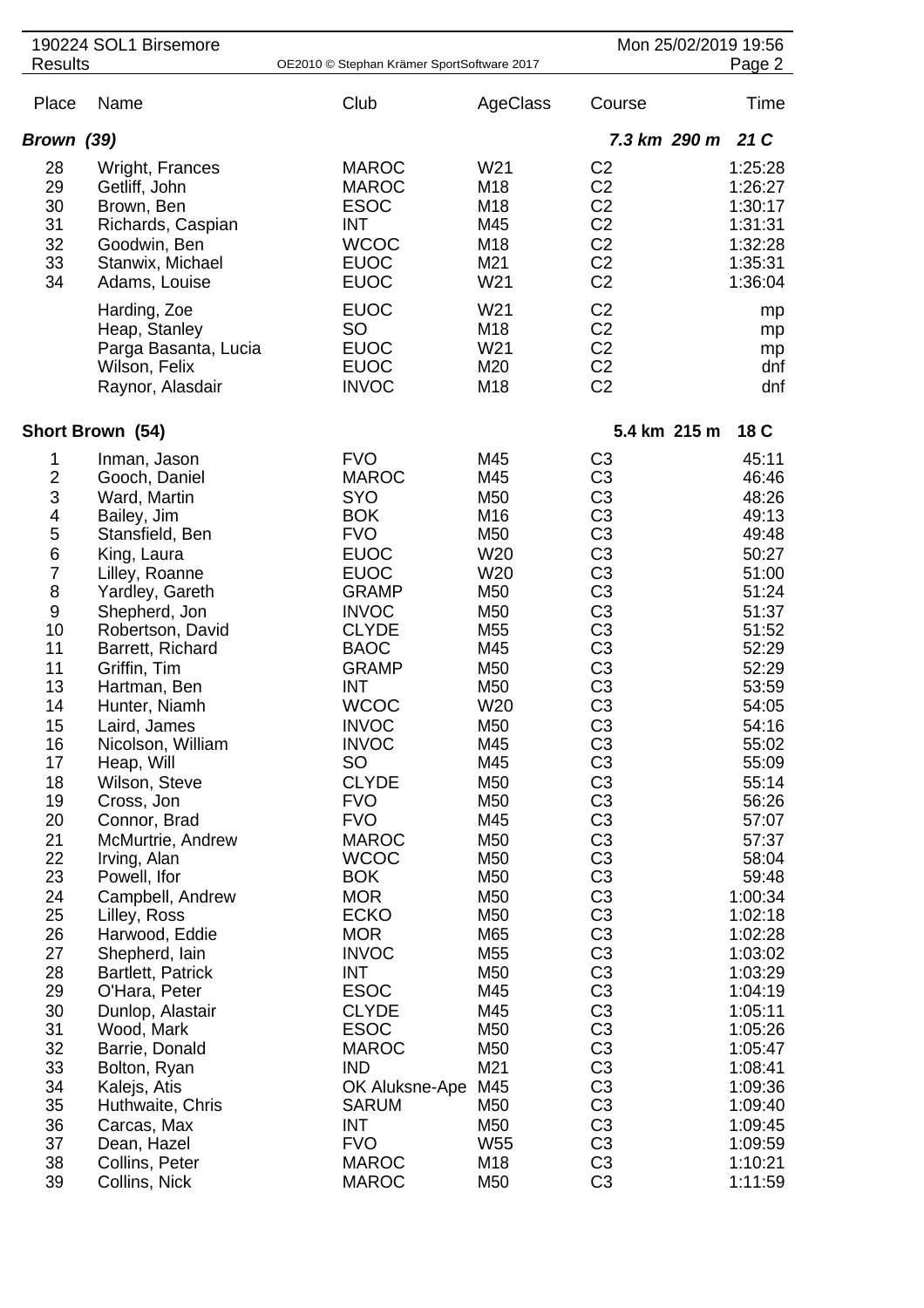|                                                                                                                                                                                                                                              | 190224 SOL1 Birsemore                                                                                                                                                                                                                                                                                                                                                                                                                                                                                                                                           |                                                                                                                                                                                                                                                                                                                                                                                                                                                                               |                                                                                                                                                                                                                                                 |                                                                                                                                                                                                                                                                                                                                                                                                                                                                                                          | Mon 25/02/2019 19:56                                                                                                                                                                                                                                                                                  |
|----------------------------------------------------------------------------------------------------------------------------------------------------------------------------------------------------------------------------------------------|-----------------------------------------------------------------------------------------------------------------------------------------------------------------------------------------------------------------------------------------------------------------------------------------------------------------------------------------------------------------------------------------------------------------------------------------------------------------------------------------------------------------------------------------------------------------|-------------------------------------------------------------------------------------------------------------------------------------------------------------------------------------------------------------------------------------------------------------------------------------------------------------------------------------------------------------------------------------------------------------------------------------------------------------------------------|-------------------------------------------------------------------------------------------------------------------------------------------------------------------------------------------------------------------------------------------------|----------------------------------------------------------------------------------------------------------------------------------------------------------------------------------------------------------------------------------------------------------------------------------------------------------------------------------------------------------------------------------------------------------------------------------------------------------------------------------------------------------|-------------------------------------------------------------------------------------------------------------------------------------------------------------------------------------------------------------------------------------------------------------------------------------------------------|
| <b>Results</b>                                                                                                                                                                                                                               |                                                                                                                                                                                                                                                                                                                                                                                                                                                                                                                                                                 | OE2010 © Stephan Krämer SportSoftware 2017                                                                                                                                                                                                                                                                                                                                                                                                                                    |                                                                                                                                                                                                                                                 |                                                                                                                                                                                                                                                                                                                                                                                                                                                                                                          | Page 3                                                                                                                                                                                                                                                                                                |
| Place                                                                                                                                                                                                                                        | Name                                                                                                                                                                                                                                                                                                                                                                                                                                                                                                                                                            | Club                                                                                                                                                                                                                                                                                                                                                                                                                                                                          | AgeClass                                                                                                                                                                                                                                        | Course                                                                                                                                                                                                                                                                                                                                                                                                                                                                                                   | Time                                                                                                                                                                                                                                                                                                  |
|                                                                                                                                                                                                                                              | <b>Short Brown (54)</b>                                                                                                                                                                                                                                                                                                                                                                                                                                                                                                                                         |                                                                                                                                                                                                                                                                                                                                                                                                                                                                               |                                                                                                                                                                                                                                                 | 5.4 km 215 m                                                                                                                                                                                                                                                                                                                                                                                                                                                                                             | 18 C                                                                                                                                                                                                                                                                                                  |
| 40<br>41<br>42<br>43<br>44<br>45<br>46<br>47<br>48                                                                                                                                                                                           | Oikkonen, Kaisa<br>Graham, Stuart<br>Bailey, Scott<br>Hunter, Jamie<br>McLuckie, Peter<br>Breeze, Steven<br>Mather, John<br>Summers, David<br>Kenyon, Philip                                                                                                                                                                                                                                                                                                                                                                                                    | <b>MOR</b><br><b>SOLWAY</b><br><b>BOK</b><br><b>EUOC</b><br><b>MOR</b><br><b>WCOC</b><br><b>LOG</b><br><b>INVOC</b><br><b>MOR</b>                                                                                                                                                                                                                                                                                                                                             | W35<br>M50<br>M45<br>M21<br>M45<br>M45<br>M45<br>M55<br>M50                                                                                                                                                                                     | C <sub>3</sub><br>C <sub>3</sub><br>C <sub>3</sub><br>C <sub>3</sub><br>C <sub>3</sub><br>C <sub>3</sub><br>C <sub>3</sub><br>C <sub>3</sub><br>C <sub>3</sub>                                                                                                                                                                                                                                                                                                                                           | 1:12:26<br>1:14:49<br>1:15:01<br>1:15:25<br>1:16:03<br>1:16:15<br>1:17:33<br>1:36:23<br>1:45:45                                                                                                                                                                                                       |
|                                                                                                                                                                                                                                              | Schwarze Chintapatla, Tara<br>Emeleus, John<br>Griffiths, Adrian<br>Salisbury, Colin<br>Webster, Mark<br>Rennie, Jamie                                                                                                                                                                                                                                                                                                                                                                                                                                          | <b>EUOC</b><br><b>KFO</b><br><b>WRE</b><br><b>INVOC</b><br><b>NOC</b><br><b>WCOC</b>                                                                                                                                                                                                                                                                                                                                                                                          | W20<br>M50<br>M50<br>M50<br>M50<br>M45                                                                                                                                                                                                          | C <sub>3</sub><br>C <sub>3</sub><br>C <sub>3</sub><br>C <sub>3</sub><br>C <sub>3</sub><br>C <sub>3</sub>                                                                                                                                                                                                                                                                                                                                                                                                 | mp<br>mp<br>mp<br>mp<br>dnf<br>dnf                                                                                                                                                                                                                                                                    |
| <b>Blue (95)</b>                                                                                                                                                                                                                             |                                                                                                                                                                                                                                                                                                                                                                                                                                                                                                                                                                 |                                                                                                                                                                                                                                                                                                                                                                                                                                                                               |                                                                                                                                                                                                                                                 | 5.0 km 170 m                                                                                                                                                                                                                                                                                                                                                                                                                                                                                             | 14 C                                                                                                                                                                                                                                                                                                  |
| 1<br>$\overline{\mathbf{c}}$<br>3<br>$\overline{\mathbf{4}}$<br>5<br>6<br>$\overline{7}$<br>8<br>9<br>10<br>11<br>12<br>13<br>14<br>15<br>16<br>17<br>18<br>19<br>20<br>21<br>22<br>23<br>24<br>24<br>26<br>27<br>28<br>29<br>30<br>31<br>32 | Hudd, Joe<br>Keith, Megan<br>Sunley, Joe<br>Musgrave, Ewan<br>Goddard, Jamie<br>Campbell, Eilidh<br>Adams, Charlie<br>Rennie, Charlie<br>Tryner, Euan<br>Lardet, Pierre<br>Griffin, Sam<br>Petrie, Donald<br>Cox, Isobel<br>Ivory, Angus<br>Wilson, Alice<br>Stansfield, Lizzie<br>Inman, Janine<br>Gomersall, Sam<br>Maxwell, lan<br>Crawshaw, Sam<br>Tonkin, Keith<br>Tullie, John<br>Ashworth, Herbie<br>Keyes, Stephen<br>Harris, Anna<br>Daly, Robert<br>Eades, Mairi<br>Shepherd, Oscar<br>Longhurst, Gary<br>Hale, Nick<br>McLeod, Marsela<br>Mobus, Max | <b>WCOC</b><br><b>INVOC</b><br><b>WCOC</b><br><b>MAROC</b><br><b>FVO</b><br><b>MAROC</b><br><b>SYO</b><br><b>WCOC</b><br><b>SYO</b><br><b>FVO</b><br><b>GRAMP</b><br><b>CLYDE</b><br><b>BASOC</b><br><b>INT</b><br><b>CLYDE</b><br><b>FVO</b><br><b>FVO</b><br><b>GRAMP</b><br><b>RR</b><br><b>SYO</b><br><b>BL</b><br><b>RR</b><br><b>WCOC</b><br>SN<br><b>DEE</b><br><b>GRAMP</b><br><b>INT</b><br><b>INVOC</b><br><b>FVO</b><br><b>MAROC</b><br><b>INVOC</b><br><b>SYO</b> | M16<br>W18<br>M16<br>M16<br>M16<br><b>W18</b><br>M55<br>M16<br>M16<br>M16<br>M16<br>M60<br>W18<br>M16<br>W18<br>W18<br>W40<br>M55<br>M55<br>M16<br>M60<br>M60<br>M16<br>M55<br>W16<br>M60<br>W18<br>M16<br>M60<br>M60<br>W <sub>55</sub><br>M16 | C <sub>4</sub><br>C <sub>4</sub><br>C <sub>4</sub><br>C <sub>4</sub><br>C <sub>4</sub><br>C <sub>4</sub><br>C <sub>4</sub><br>C <sub>4</sub><br>C <sub>4</sub><br>C <sub>4</sub><br>C <sub>4</sub><br>C <sub>4</sub><br>C4<br>C <sub>4</sub><br>C4<br>C4<br>C4<br>C <sub>4</sub><br>C <sub>4</sub><br>C <sub>4</sub><br>C <sub>4</sub><br>C <sub>4</sub><br>C <sub>4</sub><br>C <sub>4</sub><br>C <sub>4</sub><br>C <sub>4</sub><br>C <sub>4</sub><br>C4<br>C <sub>4</sub><br>C <sub>4</sub><br>C4<br>C4 | 35:17<br>36:21<br>36:49<br>40:07<br>41:07<br>41:09<br>41:41<br>42:08<br>43:11<br>43:44<br>44:11<br>46:11<br>46:20<br>47:06<br>47:55<br>47:59<br>48:31<br>48:50<br>49:13<br>50:05<br>50:49<br>50:50<br>51:09<br>51:22<br>51:22<br>51:50<br>52:05<br>52:47<br>53:38<br>53:40<br>53:50<br>54:04<br>54:58 |
| 33<br>34<br>35<br>36                                                                                                                                                                                                                         | Ditchfield, Ian<br>Duguid, Alistair<br>Low, Chris<br>Chepelin, Evgueni                                                                                                                                                                                                                                                                                                                                                                                                                                                                                          | MV<br><b>TAY</b><br><b>MAROC</b><br><b>GRAMP</b>                                                                                                                                                                                                                                                                                                                                                                                                                              | M60<br>M40<br>M55<br>M55                                                                                                                                                                                                                        | C <sub>4</sub><br>C <sub>4</sub><br>C <sub>4</sub><br>C <sub>4</sub>                                                                                                                                                                                                                                                                                                                                                                                                                                     | 55:18<br>55:37<br>55:59                                                                                                                                                                                                                                                                               |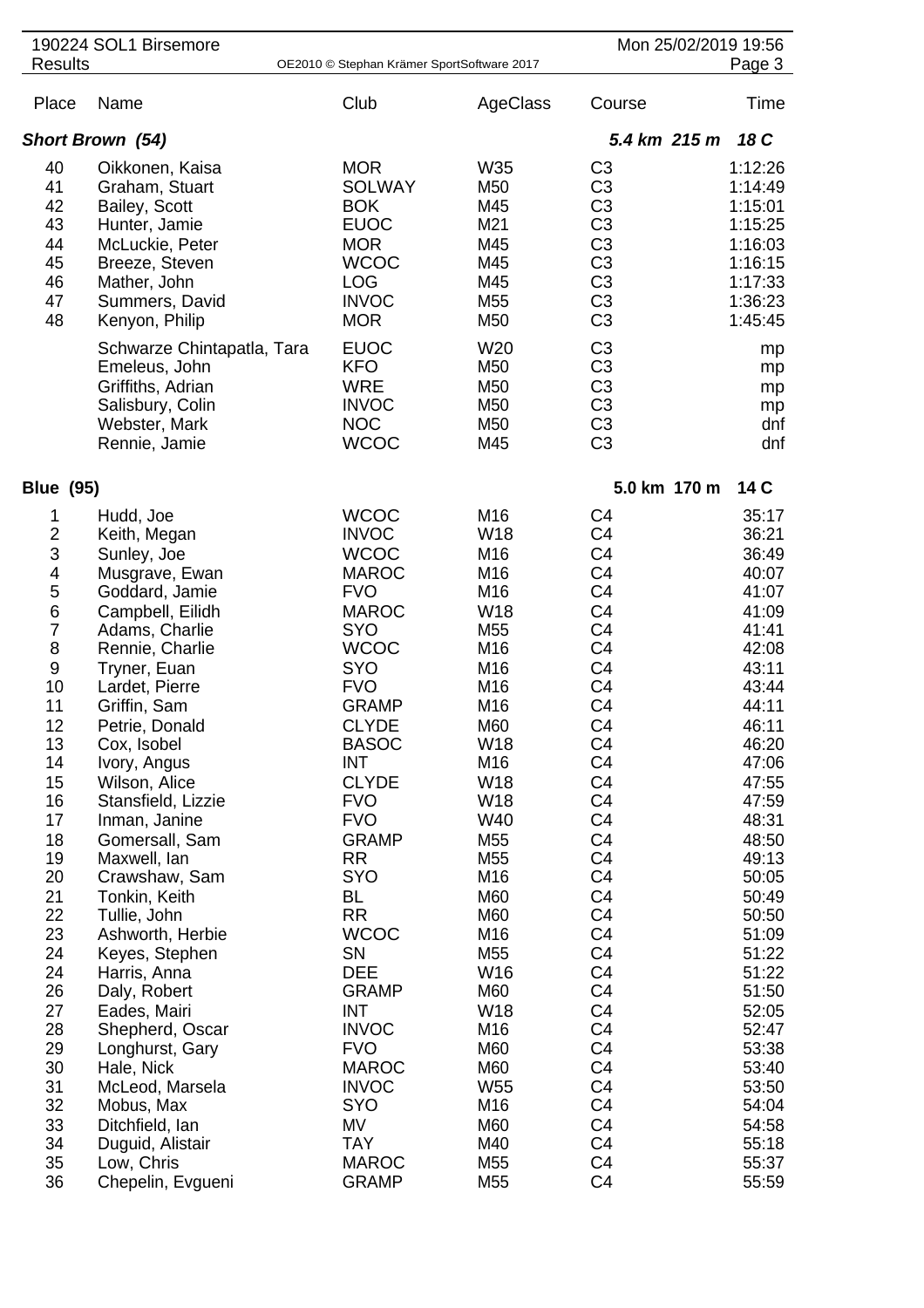|                  | 190224 SOL1 Birsemore           |                                            |                   |                                  | Mon 25/02/2019 19:56 |                    |
|------------------|---------------------------------|--------------------------------------------|-------------------|----------------------------------|----------------------|--------------------|
| <b>Results</b>   |                                 | OE2010 © Stephan Krämer SportSoftware 2017 |                   |                                  |                      | Page 4             |
| Place            | Name                            | Club                                       | AgeClass          | Course                           |                      | Time               |
| <b>Blue (95)</b> |                                 |                                            |                   | 5.0 km 170 m                     |                      | 14 C               |
| 37               | Lightfoot, Nicholas             | <b>SYO</b>                                 | M55               | C <sub>4</sub>                   |                      | 56:15              |
| 38               | Weir, David                     | <b>MOR</b>                                 | M55               | C <sub>4</sub>                   |                      | 56:59              |
| 39               | Anderson, Murray                | <b>GRAMP</b>                               | M50               | C <sub>4</sub>                   |                      | 57:22              |
| 40               | Dempsey, Steve                  | <b>SYO</b>                                 | M55               | C <sub>4</sub>                   |                      | 57:29              |
| 41               | Chapman, Ade                    | <b>MOR</b>                                 | M55               | C <sub>4</sub>                   |                      | 57:34              |
| 42               | Eades, Lorna                    | <b>INT</b>                                 | W <sub>50</sub>   | C <sub>4</sub>                   |                      | 57:35              |
| 43               | Flint, Stanley                  | <b>FVO</b>                                 | M16               | C <sub>4</sub>                   |                      | 57:36              |
| 44               | Hamilton, Ian                   | <b>GRAMP</b>                               | M55               | C <sub>4</sub>                   |                      | 57:50              |
| 45               | Brown, Keith                    | <b>ESOC</b>                                | M55               | C <sub>4</sub>                   |                      | 58:04              |
| 46               | Scott, Callum                   | <b>BASOC</b>                               | M60               | C <sub>4</sub>                   |                      | 58:05              |
| 47               | Ross, Finlay                    | <b>ESOC</b>                                | M50               | C <sub>4</sub>                   |                      | 58:41              |
| 48               | Martland, Timothy               | <b>MDOC</b>                                | M55               | C <sub>4</sub>                   |                      | 59:49              |
| 49               | Nolan, Helena                   | <b>ESOC</b>                                | <b>W50</b>        | C <sub>4</sub>                   |                      | 59:58              |
| 50               | Spencer, Rosie                  | <b>WCOC</b>                                | <b>W18</b>        | C <sub>4</sub>                   |                      | 1:00:14            |
| 51               | Hornby, Rupert                  | <b>MOR</b>                                 | M55               | C <sub>4</sub>                   |                      | 1:00:52            |
| 52               | Weir, Mairi                     | <b>MOR</b>                                 | W18               | C4                               |                      | 1:01:00            |
| 53               | McLeod, lain                    | <b>GRAMP</b>                               | M55               | C <sub>4</sub>                   |                      | 1:01:23            |
| 54               | McCartney, Alastair             | <b>CLYDE</b>                               | M16               | C <sub>4</sub>                   |                      | 1:01:24            |
| 55               | Shepherd, Freya                 | <b>EUOC</b>                                | W <sub>20</sub>   | C <sub>4</sub>                   |                      | 1:02:08            |
| 56               | Roberts, Keith                  | <b>MAROC</b>                               | M60               | C <sub>4</sub>                   |                      | 1:02:11            |
| 57               | Owens, Nigel                    | <b>SYO</b>                                 | M50               | C <sub>4</sub>                   |                      | 1:02:43            |
| 58               | Filmore, Simon                  | LOC                                        | M60               | C <sub>4</sub>                   |                      | 1:02:59            |
| 59               | Chapman, Paul                   | <b>MAROC</b>                               | M45               | C <sub>4</sub>                   |                      | 1:03:01            |
| 60               | Blackwood, Jenny                | <b>INVOC</b>                               | W18               | C <sub>4</sub>                   |                      | 1:03:17            |
| 61               | Duley, Paul                     | <b>GRAMP</b>                               | M65               | C <sub>4</sub>                   |                      | 1:03:35            |
| 62               | Holliday, Mark                  | <b>FVO</b>                                 | M60               | C <sub>4</sub>                   |                      | 1:04:15            |
| 63               | Crawshaw, Amanda                | <b>SYO</b>                                 | W45               | C <sub>4</sub>                   |                      | 1:04:17            |
| 64               | Ricketts, Trevor                | <b>MAROC</b>                               | M55               | C <sub>4</sub>                   |                      | 1:04:22            |
| 65               | Harbottle, Elliott              | <b>MOR</b>                                 | M50               | C <sub>4</sub>                   |                      | 1:04:37            |
| 66               | McGougan, Katrina               | <b>BASOC</b>                               | W18               | C <sub>4</sub>                   |                      | 1:04:48            |
| 67               | McLeod, Carolyn                 | <b>GRAMP</b>                               | W <sub>55</sub>   | C4                               |                      | 1:05:54            |
| 68               | Caban, Paul                     | <b>INT</b>                                 | M55               | C <sub>4</sub>                   |                      | 1:06:45            |
| 69               | Daley, Fran                     | <b>ESOC</b>                                | W40               | C <sub>4</sub>                   |                      | 1:06:50            |
| 70               | Boloux, Alex                    | <b>EUOC</b>                                | W20               | C <sub>4</sub>                   |                      | 1:07:33            |
| 71               | Smith, Phil                     | <b>AYROC</b>                               | M55               | C <sub>4</sub>                   |                      | 1:08:45            |
| 72               | Rush, Tereza Maria              | <b>BOK</b>                                 | W40               | C <sub>4</sub>                   |                      | 1:09:06            |
| 73               | Lindsay, Crawford               | <b>ESOC</b>                                | M60               | C <sub>4</sub>                   |                      | 1:10:35            |
| 74               | Bennett, Alan                   | <b>MAROC</b>                               | M50               | C <sub>4</sub>                   |                      | 1:11:51            |
| 75               | Capper, Graham                  | <b>LOC</b>                                 | M60               | C <sub>4</sub>                   |                      | 1:11:53            |
| 76               | Vincent, Ceri                   | <b>CLYDE</b>                               | W40               | C4                               |                      | 1:13:10            |
| 77               | Nicholson, Hugh                 | <b>GRAMP</b>                               | M50               | C <sub>4</sub>                   |                      | 1:14:38            |
| 78<br>79         | McIntyre, lan                   | INT<br><b>ELO</b>                          | M55               | C <sub>4</sub><br>C <sub>4</sub> |                      | 1:15:01            |
|                  | Harding, Tim                    |                                            | M55               |                                  |                      | 1:16:54            |
| 80<br>81         | Esson, David                    | <b>GRAMP</b>                               | M40<br><b>W50</b> | C <sub>4</sub><br>C <sub>4</sub> |                      | 1:16:58            |
| 82               | Scott, Rachel                   | <b>GRAMP</b><br><b>GRAMP</b>               | M55               | C <sub>4</sub>                   |                      | 1:17:44<br>1:20:57 |
| 83               | Mcdonald, Dennis<br>Mather, Ben | <b>LOG</b>                                 | M16               | C <sub>4</sub>                   |                      | 1:24:05            |
| 84               |                                 | <b>MAROC</b>                               | M18               | C <sub>4</sub>                   |                      | 1:27:01            |
| 85               | Salway, Graham<br>Puzule, Ilze  | OK Aluksne-Ape                             | W40               | C <sub>4</sub>                   |                      | 1:29:04            |
| 86               | Kirk, Lachlan                   | <b>GRAMP</b>                               | M20               | C <sub>4</sub>                   |                      | 1:29:42            |
| 87               | <b>Britain, Frances</b>         | <b>MOR</b>                                 | W45               | C <sub>4</sub>                   |                      | 1:37:41            |
| 88               | Goodwin, Jonty                  | <b>WCOC</b>                                | M16               | C <sub>4</sub>                   |                      | 1:54:29            |
| 89               | Engberg, Isabella Maria         | <b>AUOC</b>                                | W21               | C <sub>4</sub>                   |                      | 2:27:45            |
|                  |                                 |                                            |                   |                                  |                      |                    |
|                  | Chintapatla, Anika              | <b>EBOR</b>                                | W18               | C <sub>4</sub>                   |                      | mp                 |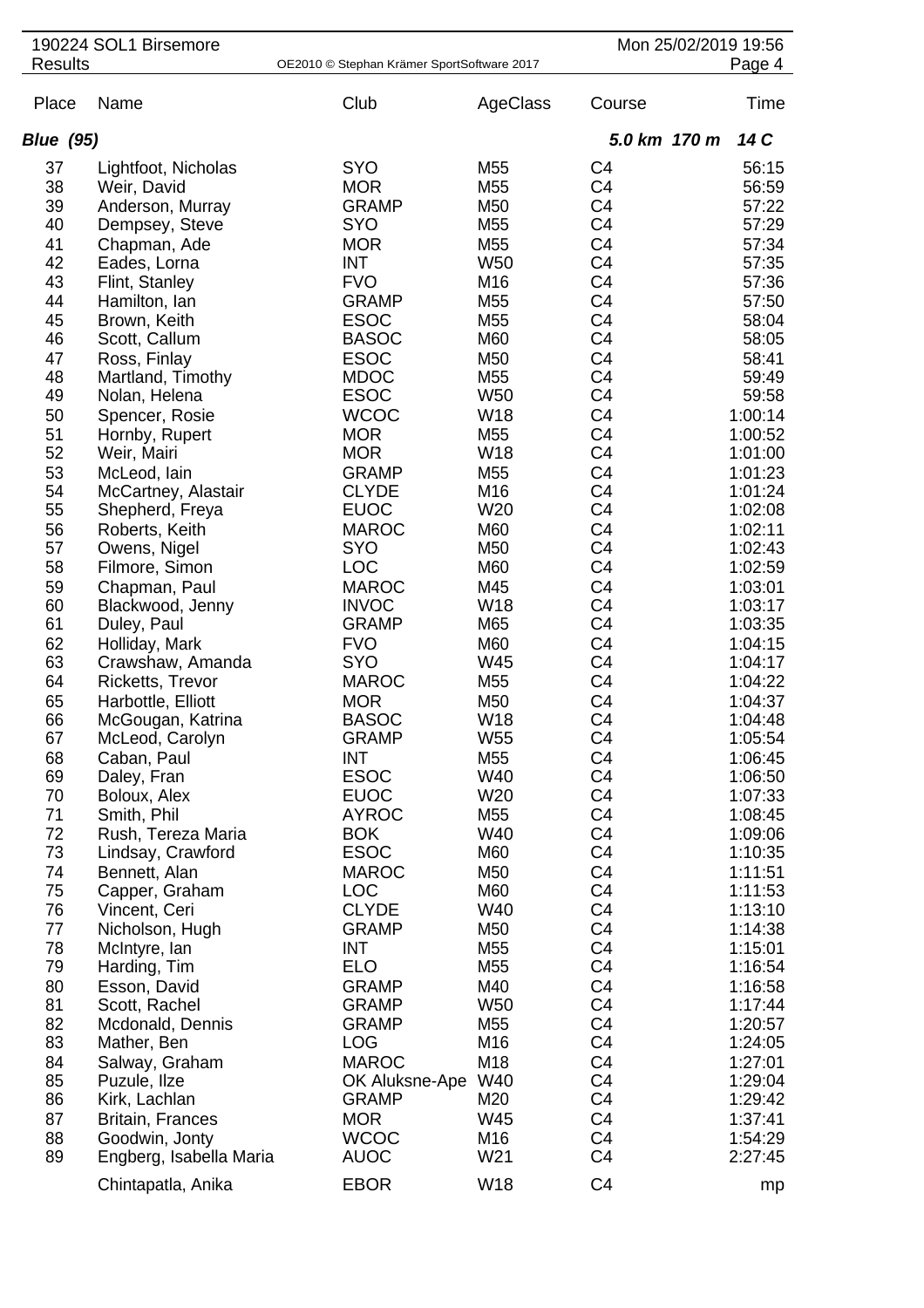|                                                                                                                                                                                                                                                                                    | 190224 SOL1 Birsemore                                                                                                                                                                                                                                                                                                                                                                                                                                                                                                                                                                                                                                                                                                                                                                          |                                                                                                                                                                                                                                                                                                                                                                                                                                                                                                                                                                                                             |                                                                                                                                                                                                                                                                                                                                                                                                                      |                                                                                                                                                                                                                                                                                                                                                                                                                                                                                                                                                                                                                                                                                                                                                                                  | Mon 25/02/2019 19:56                                                                                                                                                                                                                                                                                                                                                                                                                       |
|------------------------------------------------------------------------------------------------------------------------------------------------------------------------------------------------------------------------------------------------------------------------------------|------------------------------------------------------------------------------------------------------------------------------------------------------------------------------------------------------------------------------------------------------------------------------------------------------------------------------------------------------------------------------------------------------------------------------------------------------------------------------------------------------------------------------------------------------------------------------------------------------------------------------------------------------------------------------------------------------------------------------------------------------------------------------------------------|-------------------------------------------------------------------------------------------------------------------------------------------------------------------------------------------------------------------------------------------------------------------------------------------------------------------------------------------------------------------------------------------------------------------------------------------------------------------------------------------------------------------------------------------------------------------------------------------------------------|----------------------------------------------------------------------------------------------------------------------------------------------------------------------------------------------------------------------------------------------------------------------------------------------------------------------------------------------------------------------------------------------------------------------|----------------------------------------------------------------------------------------------------------------------------------------------------------------------------------------------------------------------------------------------------------------------------------------------------------------------------------------------------------------------------------------------------------------------------------------------------------------------------------------------------------------------------------------------------------------------------------------------------------------------------------------------------------------------------------------------------------------------------------------------------------------------------------|--------------------------------------------------------------------------------------------------------------------------------------------------------------------------------------------------------------------------------------------------------------------------------------------------------------------------------------------------------------------------------------------------------------------------------------------|
| <b>Results</b>                                                                                                                                                                                                                                                                     |                                                                                                                                                                                                                                                                                                                                                                                                                                                                                                                                                                                                                                                                                                                                                                                                | OE2010 © Stephan Krämer SportSoftware 2017                                                                                                                                                                                                                                                                                                                                                                                                                                                                                                                                                                  |                                                                                                                                                                                                                                                                                                                                                                                                                      |                                                                                                                                                                                                                                                                                                                                                                                                                                                                                                                                                                                                                                                                                                                                                                                  | Page 5                                                                                                                                                                                                                                                                                                                                                                                                                                     |
| Place                                                                                                                                                                                                                                                                              | Name                                                                                                                                                                                                                                                                                                                                                                                                                                                                                                                                                                                                                                                                                                                                                                                           | Club                                                                                                                                                                                                                                                                                                                                                                                                                                                                                                                                                                                                        | AgeClass                                                                                                                                                                                                                                                                                                                                                                                                             | Course                                                                                                                                                                                                                                                                                                                                                                                                                                                                                                                                                                                                                                                                                                                                                                           | Time                                                                                                                                                                                                                                                                                                                                                                                                                                       |
| <b>Blue</b> (95)                                                                                                                                                                                                                                                                   |                                                                                                                                                                                                                                                                                                                                                                                                                                                                                                                                                                                                                                                                                                                                                                                                |                                                                                                                                                                                                                                                                                                                                                                                                                                                                                                                                                                                                             |                                                                                                                                                                                                                                                                                                                                                                                                                      | 5.0 km 170 m                                                                                                                                                                                                                                                                                                                                                                                                                                                                                                                                                                                                                                                                                                                                                                     | 14 C                                                                                                                                                                                                                                                                                                                                                                                                                                       |
|                                                                                                                                                                                                                                                                                    | Conway, Evie<br>Owens, Joe<br>Provan, Stephanie<br>Campbell, Kirsty<br>Graham, Zoe                                                                                                                                                                                                                                                                                                                                                                                                                                                                                                                                                                                                                                                                                                             | <b>AIRE</b><br><b>SYO</b><br><b>MAROC</b><br><b>MAROC</b><br><b>SOLWAY</b>                                                                                                                                                                                                                                                                                                                                                                                                                                                                                                                                  | W18<br>M16<br>W35<br>W18<br>W20                                                                                                                                                                                                                                                                                                                                                                                      | C <sub>4</sub><br>C <sub>4</sub><br>C <sub>4</sub><br>C <sub>4</sub><br>C <sub>4</sub>                                                                                                                                                                                                                                                                                                                                                                                                                                                                                                                                                                                                                                                                                           | mp<br>mp<br>mp<br>dnf<br>dnf                                                                                                                                                                                                                                                                                                                                                                                                               |
| Short Blue (46)                                                                                                                                                                                                                                                                    |                                                                                                                                                                                                                                                                                                                                                                                                                                                                                                                                                                                                                                                                                                                                                                                                |                                                                                                                                                                                                                                                                                                                                                                                                                                                                                                                                                                                                             |                                                                                                                                                                                                                                                                                                                                                                                                                      | 4.1 km 150 m                                                                                                                                                                                                                                                                                                                                                                                                                                                                                                                                                                                                                                                                                                                                                                     | 14 C                                                                                                                                                                                                                                                                                                                                                                                                                                       |
| 1<br>$\overline{\mathbf{c}}$<br>3<br>4<br>4<br>6<br>$\overline{7}$<br>8<br>9<br>10<br>11<br>12<br>13<br>14<br>15<br>16<br>17<br>18<br>19<br>20<br>21<br>22<br>23<br>24<br>25<br>26<br>27<br>28<br>29<br>30<br>31<br>32<br>33<br>34<br>35<br>36<br>37<br>38<br>39<br>40<br>41<br>42 | Hickling, Robert<br>Gryaznevich, Mikhail<br>Howard, Nikki<br>Carstairs, Grant<br>Tryner, Pauline<br>Blackwood, Susan<br>Halling, Peter<br>Kirk, David<br>Heron, Ceana<br>Garnett, Roger<br>Robinson, Andy<br>Bullen, Brian<br>Osborn, Beccy<br>Matheson, Colin<br>McLuckie, Morag<br>Coustick, Dave<br>Barr, Elizabeth<br>Smith, Jonathan<br>Laird, Jacquie<br>Stansfield, Josie<br>Maire, Juliette<br>Dalgleish, Leslie<br>Rowlands, Helen<br>Matheson, Alison<br>Farquharson, Laura<br>Kirkland, Rachel<br>Darlow, Kate<br>Wright, Denise<br>Jacks, Diane<br>Darley, Jon<br>Clark, Matthew<br>Ivory, Katherine<br>Barrie, Sue<br>Shread, Ian<br>Galloway, Lucy<br>Wilson, Rachel<br>Finlayson, Jim<br>Strain, Robin<br>Heron, Rosalind<br>Smith, Donald<br>Bentley, Juliet<br>Bruce, William | <b>BASOC</b><br><b>TVOC</b><br><b>MOR</b><br><b>TAY</b><br><b>SYO</b><br><b>INVOC</b><br><b>ESOC</b><br><b>GRAMP</b><br><b>STAG</b><br><b>ESOC</b><br><b>LOC</b><br><b>FVO</b><br><b>FVO</b><br><b>MOR</b><br><b>MOR</b><br><b>FVO</b><br><b>MOR</b><br><b>GRAMP</b><br><b>INVOC</b><br><b>FVO</b><br><b>ESOC</b><br><b>ESOC</b><br><b>GRAMP</b><br><b>INVOC</b><br><b>GRAMP</b><br>INT<br><b>RR</b><br><b>MAROC</b><br><b>WRE</b><br>GO<br><b>KFO</b><br>INT<br><b>MAROC</b><br><b>INVOC</b><br><b>INT</b><br><b>CLYDE</b><br><b>INVOC</b><br><b>ELO</b><br><b>STAG</b><br>TAY<br><b>SROC</b><br><b>RR</b> | M65<br>M65<br>W45<br>M65<br>W45<br><b>W50</b><br>M65<br>M50<br>W21<br>M65<br>M65<br>M65<br>W45<br>M65<br>W45<br>M70<br>W <sub>50</sub><br>M <sub>50</sub><br>W45<br>W <sub>50</sub><br>W21<br>M65<br>W50<br>W45<br>W <sub>50</sub><br>W45<br>W40<br><b>W50</b><br><b>W50</b><br>M50<br>M50<br>W45<br><b>W50</b><br>M50<br><b>W50</b><br><b>W50</b><br>M <sub>50</sub><br>M65<br>W21<br>M65<br>W <sub>50</sub><br>M65 | C <sub>5</sub><br>C <sub>5</sub><br>C <sub>5</sub><br>C <sub>5</sub><br>C <sub>5</sub><br>C <sub>5</sub><br>C <sub>5</sub><br>C <sub>5</sub><br>C <sub>5</sub><br>C <sub>5</sub><br>C <sub>5</sub><br>C <sub>5</sub><br>C <sub>5</sub><br>C <sub>5</sub><br>C <sub>5</sub><br>C <sub>5</sub><br>C <sub>5</sub><br>C <sub>5</sub><br>C <sub>5</sub><br>C <sub>5</sub><br>C <sub>5</sub><br>C <sub>5</sub><br>C <sub>5</sub><br>C <sub>5</sub><br>C <sub>5</sub><br>C <sub>5</sub><br>C <sub>5</sub><br>C <sub>5</sub><br>C <sub>5</sub><br>C <sub>5</sub><br>C <sub>5</sub><br>C <sub>5</sub><br>C <sub>5</sub><br>C <sub>5</sub><br>C <sub>5</sub><br>C <sub>5</sub><br>C <sub>5</sub><br>C <sub>5</sub><br>C <sub>5</sub><br>C <sub>5</sub><br>C <sub>5</sub><br>C <sub>5</sub> | 46:52<br>50:26<br>53:07<br>54:06<br>54:06<br>54:14<br>54:32<br>55:06<br>55:13<br>56:04<br>56:10<br>57:01<br>57:34<br>58:30<br>59:11<br>59:56<br>1:00:05<br>1:00:46<br>1:00:58<br>1:04:04<br>1:04:32<br>1:05:18<br>1:06:08<br>1:06:42<br>1:07:06<br>1:07:10<br>1:07:37<br>1:08:10<br>1:08:11<br>1:08:44<br>1:09:41<br>1:13:40<br>1:14:36<br>1:15:27<br>1:16:43<br>1:19:51<br>1:21:20<br>1:23:13<br>1:24:16<br>1:25:36<br>1:29:29<br>1:39:40 |
| 43<br>44<br>45                                                                                                                                                                                                                                                                     | Rosen, David<br>Conroy, Angela<br>McCartney, Sally                                                                                                                                                                                                                                                                                                                                                                                                                                                                                                                                                                                                                                                                                                                                             | <b>SROC</b><br><b>GRAMP</b><br><b>CLYDE</b>                                                                                                                                                                                                                                                                                                                                                                                                                                                                                                                                                                 | M65<br>W <sub>55</sub><br><b>W50</b>                                                                                                                                                                                                                                                                                                                                                                                 | C <sub>5</sub><br>C <sub>5</sub><br>C <sub>5</sub>                                                                                                                                                                                                                                                                                                                                                                                                                                                                                                                                                                                                                                                                                                                               | 1:40:27<br>1:49:47<br>2:16:40                                                                                                                                                                                                                                                                                                                                                                                                              |
|                                                                                                                                                                                                                                                                                    | Neumann, Katja                                                                                                                                                                                                                                                                                                                                                                                                                                                                                                                                                                                                                                                                                                                                                                                 | <b>MAROC</b>                                                                                                                                                                                                                                                                                                                                                                                                                                                                                                                                                                                                | <b>W50</b>                                                                                                                                                                                                                                                                                                                                                                                                           | C <sub>5</sub>                                                                                                                                                                                                                                                                                                                                                                                                                                                                                                                                                                                                                                                                                                                                                                   | dnf                                                                                                                                                                                                                                                                                                                                                                                                                                        |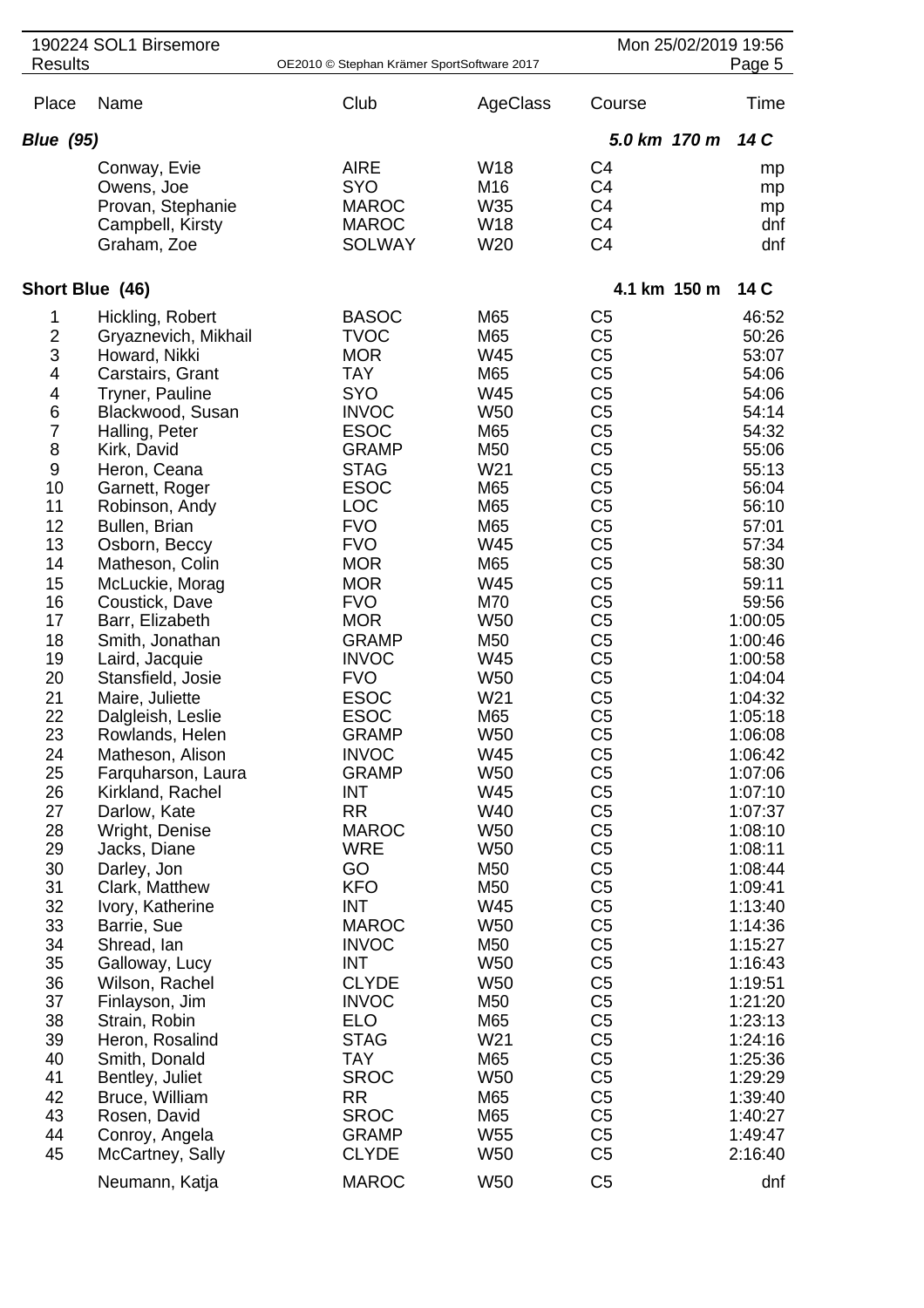|                         | 190224 SOL1 Birsemore   |                                            |                 |                | Mon 25/02/2019 19:56 |
|-------------------------|-------------------------|--------------------------------------------|-----------------|----------------|----------------------|
| <b>Results</b>          |                         | OE2010 © Stephan Krämer SportSoftware 2017 |                 |                | Page 6               |
| Place                   | Name                    | Club                                       | AgeClass        | Course         | Time                 |
| Green (85)              |                         |                                            |                 | 3.4 km 120 m   | 11 C                 |
| 1                       | Conway, Adam            | GO                                         | M16             | C <sub>6</sub> | 31:12                |
| $\overline{\mathbf{c}}$ | Wilson, Emma            | <b>EUOC</b>                                | W20             | C <sub>6</sub> | 31:20                |
| 3                       | Dean, Martin            | <b>FVO</b>                                 | M60             | C <sub>6</sub> | 38:44                |
| 4                       | Tivendale, Andrew       | <b>MAROC</b>                               | M70             | C <sub>6</sub> | 41:08                |
| 5                       | Thomas, Roger           | <b>WCOC</b>                                | M55             | C <sub>6</sub> | 42:47                |
| 6                       | Heap, Scarlet           | <b>SO</b>                                  | W16             | C <sub>6</sub> | 42:56                |
| $\overline{7}$          | Brown, Rachel           | <b>ESOC</b>                                | W16             | C <sub>6</sub> | 43:28                |
| 8                       | Irving, Caitlin         | <b>WCOC</b>                                | W16             | C <sub>6</sub> | 43:33                |
| $\boldsymbol{9}$        | Haley, Ann              | <b>INT</b>                                 | W <sub>55</sub> | C <sub>6</sub> | 43:40                |
| 10                      | Gorvett, Peter          | <b>SYO</b>                                 | M70             | C <sub>6</sub> | 44:38                |
| 11                      | Gomersall, Lesley       | <b>GRAMP</b>                               | W <sub>55</sub> | C <sub>6</sub> | 45:15                |
| 12                      | Kingham, Hannah         | <b>MOR</b>                                 | W16             | C <sub>6</sub> | 46:40                |
| 13                      | Leonard, Jen            | <b>FVO</b>                                 | W50             | C <sub>6</sub> | 46:43                |
| 14                      | Turner, Emily           | <b>LOC</b>                                 | W16             | C <sub>6</sub> | 47:49                |
| 15                      | Graham, Amber           | <b>MAROC</b>                               | W16             | C <sub>6</sub> | 48:00                |
| 16                      | Somers-Cocks, Charlotte | <b>LOC</b>                                 | W <sub>55</sub> | C <sub>6</sub> | 48:48                |
| 17                      | Philp, Robert           | <b>KFO</b>                                 | M70             | C <sub>6</sub> | 49:51                |
| 18                      | Harbottle, Sarah        | <b>MOR</b>                                 | W18             | C <sub>6</sub> | 50:18                |
| 19                      | Huthwaite, Jeremy       | <b>GRAMP</b>                               | M50             | C <sub>6</sub> | 50:32                |
| 20                      | McAdam, Pauline         | <b>RR</b>                                  | <b>W60</b>      | C <sub>6</sub> | 50:50                |
| 21                      | Cunningham, Alison      | <b>ESOC</b>                                | W <sub>55</sub> | C <sub>6</sub> | 50:51                |
| 22                      | Loots, Frances          | <b>TAY</b>                                 | W60             | C <sub>6</sub> | 51:20                |
| 23                      | Cox, Anna               | <b>BASOC</b>                               | W16             | C <sub>6</sub> | 51:51                |
| 24                      | Lessells, Alastair      | <b>ESOC</b>                                | M70             | C <sub>6</sub> | 52:34                |
| 25                      | Longhurst, Louise       | <b>FVO</b>                                 | W <sub>55</sub> | C <sub>6</sub> | 53:32                |
| 26                      | Lailey, Julian          | <b>SROC</b>                                | M70             | C <sub>6</sub> | 54:21                |
| 27                      | Scrutton, Roger         | <b>ESOC</b>                                | M70             | C <sub>6</sub> | 55:11                |
| 28                      | O'Donovan, Rebecca      | <b>LOC</b>                                 | W16             | C <sub>6</sub> | 55:20                |
| 29                      | Berrow, Gill            | <b>ECKO</b>                                | W60             | C <sub>6</sub> | 55:28                |
| 30                      | Neil, Robert            | <b>FVO</b>                                 | M60             | C <sub>6</sub> | 56:14                |
| 31                      | Lindsay, Sally          | <b>ESOC</b>                                | W60             | C <sub>6</sub> | 56:19                |
| 32                      | Thomas, Carys           | <b>WCOC</b>                                | M16             | C <sub>6</sub> | 56:35                |
| 33                      | Petrie, Amelia          | <b>CLYDE</b>                               | W60             | C <sub>6</sub> | 56:47                |
| 34                      | Ward, Lesley            | <b>SYO</b>                                 | W50             | C <sub>6</sub> | 57:25                |
| 35                      | O'Brien, Terry          | <b>STAG</b>                                | M60             | C <sub>6</sub> | 57:41                |
| 36                      | Knox, Lindsey           | <b>RR</b>                                  | <b>W60</b>      | C <sub>6</sub> | 57:46                |
| 37                      | Lardet, Pascal          | <b>FVO</b>                                 | M50             | C <sub>6</sub> | 58:19                |
| 38                      | Daly, Kenneth           | <b>INT</b>                                 | M55             | C <sub>6</sub> | 58:22                |
| 38                      | Darley, Aimee           | GO                                         | W16             | C <sub>6</sub> | 58:22                |
| 40                      | Breeze, Jessica         | <b>WCOC</b>                                | W18             | C <sub>6</sub> | 58:39                |
| 41                      | Dudley, Caz             | <b>MAROC</b>                               | W55             | C <sub>6</sub> | 58:54                |
| 42                      | Passano Hellan, Sigrid  | <b>EUOC</b>                                | W21             | C <sub>6</sub> | 59:10                |
| 43                      | Bartlett, Leah          | <b>INT</b>                                 | W16             | C <sub>6</sub> | 59:59                |
| 44                      | Pearson, Michael        | <b>TAY</b>                                 | M70             | C <sub>6</sub> | 1:00:13              |
| 45                      | Kemsley, Clare          | <b>BASOC</b>                               | W <sub>50</sub> | C <sub>6</sub> | 1:00:26              |
| 46                      | Mackenzie, Zoe          | <b>INVOC</b>                               | W40             | C <sub>6</sub> | 1:01:00              |
| 47                      | Craig, Peter            | <b>MAROC</b>                               | M70             | C <sub>6</sub> | 1:01:56              |
| 48                      | Weir, Philippa          | <b>MOR</b>                                 | W <sub>55</sub> | C <sub>6</sub> | 1:02:16              |
| 49                      | Alston, Tricia          | <b>INT</b>                                 | W <sub>55</sub> | C <sub>6</sub> | 1:04:10              |
| 50                      | Campbell, Alexander     | <b>MAROC</b>                               | M55             | C <sub>6</sub> | 1:04:48              |
| 51                      | Stevenson, Bill         | <b>ESOC</b>                                | M70             | C <sub>6</sub> | 1:05:13              |
| 52                      | Liley, Norman           | <b>GRAMP</b>                               | M60             | C <sub>6</sub> | 1:05:15              |
| 53                      | Kersel, Jan             | <b>ECKO</b>                                | <b>W60</b>      | C <sub>6</sub> | 1:07:04              |
| 54                      | Bell, Judith            | <b>ESOC</b>                                | W <sub>50</sub> | C <sub>6</sub> | 1:07:20              |
| 55                      | Harris, Ruth            | <b>DEE</b>                                 | W50             | C <sub>6</sub> | 1:07:54              |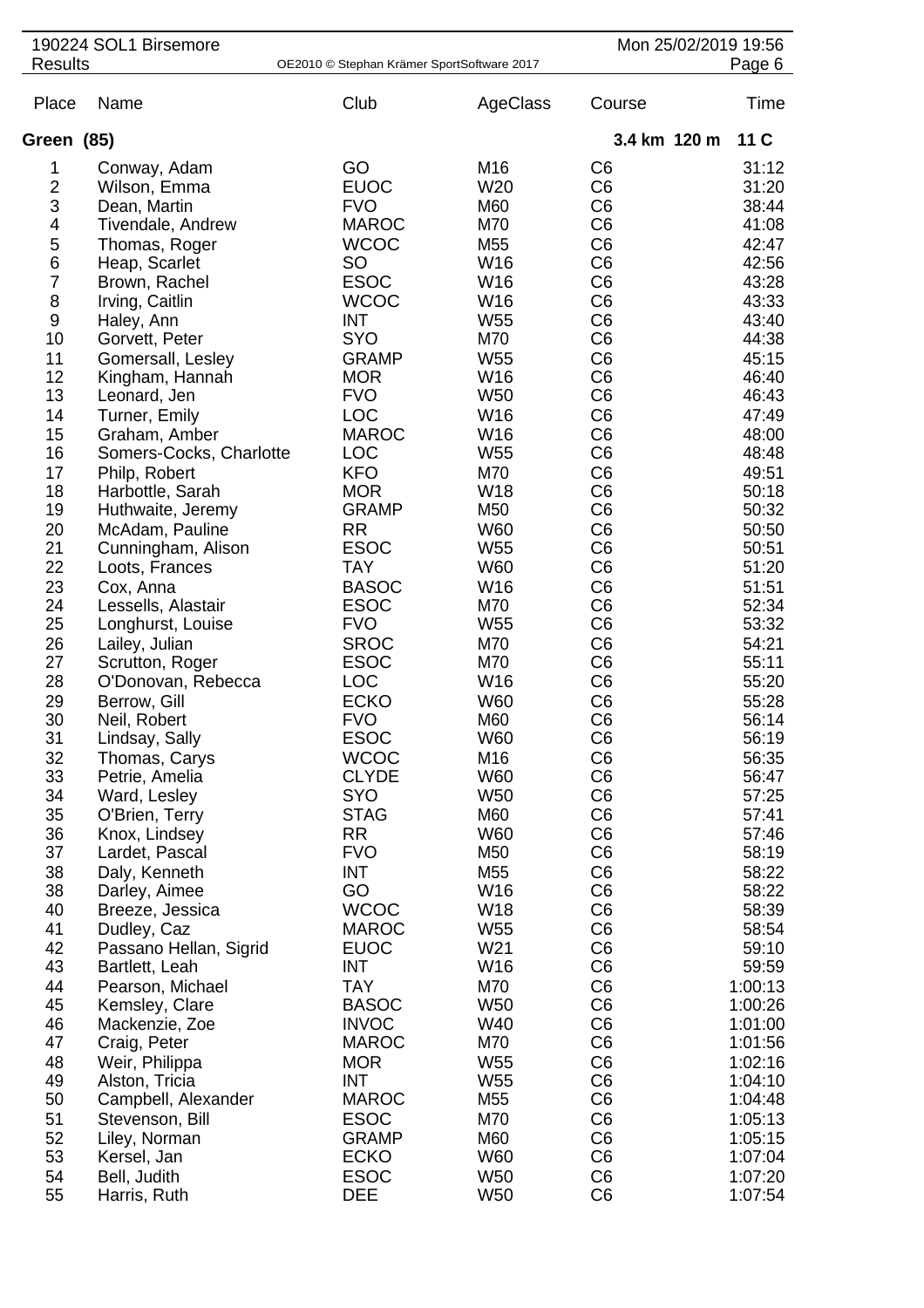|                         | 190224 SOL1 Birsemore                |                                            |                   |                                  | Mon 25/02/2019 19:56 |
|-------------------------|--------------------------------------|--------------------------------------------|-------------------|----------------------------------|----------------------|
| <b>Results</b>          |                                      | OE2010 © Stephan Krämer SportSoftware 2017 |                   |                                  | Page 7               |
| Place                   | Name                                 | Club                                       | AgeClass          | Course                           | Time                 |
| Green (85)              |                                      |                                            |                   | 3.4 km 120 m                     | 11C                  |
| 56                      | Dunn, Louise                         | <b>LOC</b>                                 | W55               | C <sub>6</sub>                   | 1:08:10              |
| 57                      | Burnapp, Carol                       | <b>ECKO</b>                                | <b>W50</b>        | C <sub>6</sub>                   | 1:08:21              |
| 58                      | Goodwin, Deborah                     | <b>WCOC</b>                                | W55               | C <sub>6</sub>                   | 1:08:46              |
| 59                      | Salway, Aileen                       | <b>MAROC</b>                               | W45               | C <sub>6</sub>                   | 1:09:20              |
| 60                      | Robinson, Christine                  | <b>LOC</b>                                 | W60               | C <sub>6</sub>                   | 1:09:47              |
| 61                      | Hensman, Geoffrey                    | <b>FVO</b>                                 | M70               | C <sub>6</sub>                   | 1:11:02              |
| 62                      | Nicholson, Rosslyn                   | <b>GRAMP</b>                               | W50               | C <sub>6</sub>                   | 1:11:05              |
| 63                      | Downie, Allan                        | <b>TAY</b>                                 | M60               | C <sub>6</sub>                   | 1:13:06              |
| 64                      | Rogerson, Trina                      | <b>ELO</b>                                 | W65               | C <sub>6</sub>                   | 1:15:03              |
| 65                      | Robertson, Hanne                     | <b>ESOC</b>                                | W45               | C <sub>6</sub>                   | 1:16:00              |
| 66                      | Rennie, Helen                        | <b>WCOC</b>                                | W45               | C <sub>6</sub>                   | 1:21:58              |
| 67<br>68                | Robertson, David<br>Thomson, Gerard  | <b>ESOC</b><br><b>STAG</b>                 | M55<br>M60        | C <sub>6</sub><br>C <sub>6</sub> | 1:22:23<br>1:26:51   |
| 69                      | Bichard, Anna                        | <b>MAROC</b>                               | <b>W50</b>        | C <sub>6</sub>                   | 1:27:04              |
| 70                      | McMillan, Neil                       | <b>ELO</b>                                 | M21               | C <sub>6</sub>                   | 1:30:18              |
| 71                      | Findlay, Robert                      | <b>ESOC</b>                                | M70               | C <sub>6</sub>                   | 1:32:51              |
| 72                      | Hammond, Jenny                       | <b>FVO</b>                                 | W40               | C <sub>6</sub>                   | 1:34:26              |
| 73                      | Chapman, Carole                      | <b>MOR</b>                                 | W <sub>55</sub>   | C <sub>6</sub>                   | 1:37:27              |
| 74                      | Downie, Fiona                        | <b>TAY</b>                                 | W <sub>55</sub>   | C <sub>6</sub>                   | 1:38:08              |
| 75                      | Dakin, Jacky                         | <b>SYO</b>                                 | W <sub>55</sub>   | C <sub>6</sub>                   | 1:40:48              |
| 76                      | Mather, Rachel                       | <b>MAROC</b>                               | W40               | C <sub>6</sub>                   | 1:44:37              |
| 77                      | Barrie, Eliza                        | <b>MAROC</b>                               | W16               | C <sub>6</sub>                   | 1:45:57              |
| 78                      | Salway, Richard                      | <b>MAROC</b>                               | M <sub>55</sub>   | C <sub>6</sub>                   | 1:46:28              |
| 79                      | Carmichael, Dick                     | <b>TINTO</b>                               | M70               | C <sub>6</sub>                   | 2:14:02              |
|                         | Scrugham, Maggie                     | <b>ESOC</b>                                | <b>W60</b>        | C <sub>6</sub>                   | mp                   |
|                         | Downie, David                        | <b>TAY</b>                                 | M16               | C <sub>6</sub>                   | mp                   |
|                         | Shankland, Marie Claire              | <b>FVO</b>                                 | <b>W50</b>        | C <sub>6</sub>                   | mp                   |
|                         | Boyd, Lynsey                         | <b>STAG</b>                                | W21               | C <sub>6</sub>                   | mp                   |
|                         | Filmore, Judith<br>Ellison, David    | LOC<br><b>KFO</b>                          | W60<br>M70        | C <sub>6</sub><br>C <sub>6</sub> | mp<br>dnf            |
|                         |                                      |                                            |                   |                                  |                      |
|                         | Short Green (52)                     |                                            |                   |                                  | 3.0 km 110 m<br>10C  |
| 1                       | McLean, Neil                         | <b>GRAMP</b>                               | M75               | C7                               | 44:26                |
| $\overline{\mathbf{c}}$ | Nimvik Stern, Lovisa                 | <b>AUOC</b>                                | W21               | C7                               | 44:53                |
| 3                       | Conway, Phil                         | GO                                         | M55               | C7                               | 45:18                |
| 4<br>5                  | Nisbet, Janice                       | <b>ESOC</b><br><b>BOK</b>                  | W65<br>W14        | C7<br>C7                         | 45:21<br>45:41       |
| $\,6$                   | Rush, Ella May<br>Ross, Heidi        | <b>AUOC</b>                                | W20               | C7                               | 46:30                |
| $\overline{7}$          | Strain, Sheila                       | <b>ELO</b>                                 | <b>W70</b>        | C7                               | 48:09                |
| $\bf 8$                 | Kiddier, Christine                   | <b>BL</b>                                  | W65               | C7                               | 48:19                |
| $\boldsymbol{9}$        | Goddard, Dawn                        | <b>FVO</b>                                 | <b>W50</b>        | C7                               | 52:07                |
| 10                      | Kenyon, Elizabeth                    | <b>MOR</b>                                 | W45               | C7                               | 52:21                |
| 11                      | Stevenson, Anne                      | <b>ESOC</b>                                | <b>W70</b>        | C7                               | 57:21                |
| 12                      | Glendinning, Sean                    | <b>MAROC</b>                               | M16               | C7                               | 57:42                |
| 13                      | Hensman, Lindsey                     | <b>FVO</b>                                 | <b>W70</b>        | C7                               | 59:51                |
| 13                      | Hornby, Caroline                     | <b>MOR</b>                                 | W55               | C7                               | 59:51                |
| 15                      | Gipsle, Inara                        | <b>TVOC</b>                                | W65               | C7                               | 59:53                |
| 16                      | Dalgleish, Margaret                  | <b>ESOC</b>                                | W65               | C7                               | 1:01:39              |
| 17                      | Boyt, Arthur                         | <b>DEVON</b>                               | M80               | C7                               | 1:02:52              |
| 18                      | Hamplova, Lucie                      | <b>AUOC</b>                                | W21               | C7                               | 1:03:21              |
| 19<br>20                | Pyrah, Eleanor                       | <b>ESOC</b><br><b>TINTO</b>                | W75<br><b>W70</b> | C7<br>C7                         | 1:03:36<br>1:03:46   |
| 21                      | Carmichael, Trish<br>Anderson, Ailsa | <b>GRAMP</b>                               | W18               | C7                               | 1:04:08              |
|                         |                                      |                                            |                   |                                  |                      |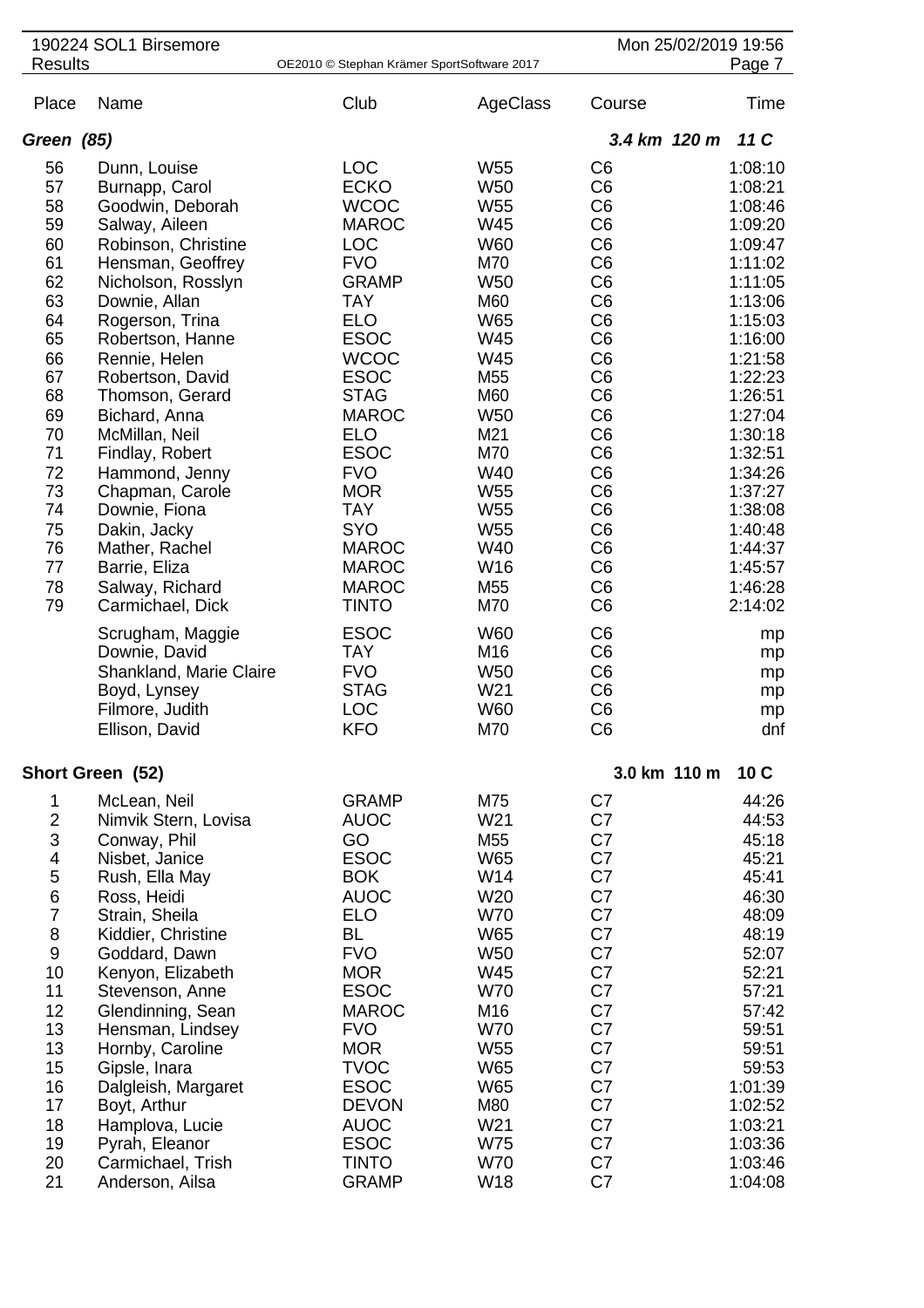|                                                                                                                                              | 190224 SOL1 Birsemore                                                                                                                                                                                                                                                                                                                                                                                                                                  |                                                                                                                                                                                                                                                                                                                                                           |                                                                                                                                                                                                                                                                                              |                                                                                                                                                                                                                                                                                                                                                                      | Mon 25/02/2019 19:56                                                                                                                                                                                                                                                 |
|----------------------------------------------------------------------------------------------------------------------------------------------|--------------------------------------------------------------------------------------------------------------------------------------------------------------------------------------------------------------------------------------------------------------------------------------------------------------------------------------------------------------------------------------------------------------------------------------------------------|-----------------------------------------------------------------------------------------------------------------------------------------------------------------------------------------------------------------------------------------------------------------------------------------------------------------------------------------------------------|----------------------------------------------------------------------------------------------------------------------------------------------------------------------------------------------------------------------------------------------------------------------------------------------|----------------------------------------------------------------------------------------------------------------------------------------------------------------------------------------------------------------------------------------------------------------------------------------------------------------------------------------------------------------------|----------------------------------------------------------------------------------------------------------------------------------------------------------------------------------------------------------------------------------------------------------------------|
| <b>Results</b>                                                                                                                               |                                                                                                                                                                                                                                                                                                                                                                                                                                                        | OE2010 © Stephan Krämer SportSoftware 2017                                                                                                                                                                                                                                                                                                                |                                                                                                                                                                                                                                                                                              |                                                                                                                                                                                                                                                                                                                                                                      | Page 8                                                                                                                                                                                                                                                               |
| Place                                                                                                                                        | Name                                                                                                                                                                                                                                                                                                                                                                                                                                                   | Club                                                                                                                                                                                                                                                                                                                                                      | AgeClass                                                                                                                                                                                                                                                                                     | Course                                                                                                                                                                                                                                                                                                                                                               | Time                                                                                                                                                                                                                                                                 |
|                                                                                                                                              | Short Green (52)                                                                                                                                                                                                                                                                                                                                                                                                                                       |                                                                                                                                                                                                                                                                                                                                                           |                                                                                                                                                                                                                                                                                              | 3.0 km 110 m                                                                                                                                                                                                                                                                                                                                                         | 10 C                                                                                                                                                                                                                                                                 |
| 22<br>23<br>24<br>25<br>26<br>27<br>28<br>29<br>30<br>31<br>32<br>33<br>34<br>35<br>36<br>37<br>37<br>39<br>40<br>41<br>42<br>43<br>44<br>45 | Moffat, Jim<br>Smithard, Les<br>Inkson, Beverley<br>Noble, Joan<br>Pyrah, lan<br>McManamon, Lindsay<br>Hickling, Anne<br>Rhodes, Ruth<br>McHendry, Janette<br>Gooch, Esther<br>Yates, Brian<br>Campbell, Elizabeth<br>Rosen, Miriam<br>Findlay, Fiona<br>Smithard, Heather<br>Pearson, Anne<br>Clark, Janet<br>Shepherd, Henri<br>Foster, Foss<br>Lessells, Kathleen<br>Johnston, Fiona<br>Robertson, Kirsten<br>Springett, Valerie<br>Chapman, Jacqui | <b>KFO</b><br><b>KFO</b><br><b>SYO</b><br><b>INVOC</b><br><b>ESOC</b><br><b>TAY</b><br><b>ESOC</b><br>SO<br><b>WCOC</b><br><b>MAROC</b><br><b>ESOC</b><br><b>MOR</b><br><b>SROC</b><br><b>ESOC</b><br><b>KFO</b><br><b>TAY</b><br><b>ESOC</b><br><b>INVOC</b><br><b>GRAMP</b><br><b>ESOC</b><br><b>RR</b><br><b>CLYDE</b><br><b>INVOC</b><br><b>MAROC</b> | M65<br>M65<br>W <sub>50</sub><br><b>W70</b><br>M75<br>W35<br><b>W60</b><br><b>W75</b><br><b>W50</b><br>W45<br>M75<br>W <sub>50</sub><br><b>W70</b><br><b>W70</b><br><b>W70</b><br><b>W60</b><br><b>W75</b><br><b>W50</b><br>W65<br><b>W70</b><br>W <sub>55</sub><br>W16<br><b>W70</b><br>W45 | C7<br>C7<br>C7<br>C7<br>C7<br>C7<br>C7<br>C7<br>C7<br>C7<br>C7<br>C7<br>C7<br>C7<br>C7<br>C7<br>C7<br>C7<br>C7<br>C7<br>C7<br>C7<br>C7<br>C7                                                                                                                                                                                                                         | 1:04:40<br>1:05:36<br>1:05:47<br>1:06:56<br>1:07:52<br>1:08:43<br>1:10:48<br>1:11:38<br>1:12:43<br>1:13:28<br>1:13:53<br>1:14:21<br>1:14:30<br>1:15:06<br>1:16:43<br>1:19:27<br>1:19:27<br>1:19:29<br>1:25:12<br>1:25:38<br>1:26:57<br>1:32:49<br>1:34:46<br>1:38:21 |
| 46                                                                                                                                           | Scott, Hilary<br>Powell, Judith<br>Van Der Kam, Erik<br>Laws, Moira<br>Eades, Fiona<br>Wilson Hay, Audrey<br>Melville, Bill                                                                                                                                                                                                                                                                                                                            | <b>BASOC</b><br><b>AIRE</b><br><b>GRAMP</b><br><b>TAY</b><br><b>INT</b><br><b>GRAMP</b><br><b>TAY</b>                                                                                                                                                                                                                                                     | <b>W65</b><br>W75<br>M75<br><b>W75</b><br>W16<br><b>W70</b><br>M75                                                                                                                                                                                                                           | C7<br>C7<br>C7<br>C7<br>C7<br>C7<br>C7                                                                                                                                                                                                                                                                                                                               | 1:49:44<br>mp<br>mp<br>mp<br>dnf<br>dnf<br>dnf                                                                                                                                                                                                                       |
|                                                                                                                                              | Light Green (27)                                                                                                                                                                                                                                                                                                                                                                                                                                       |                                                                                                                                                                                                                                                                                                                                                           |                                                                                                                                                                                                                                                                                              |                                                                                                                                                                                                                                                                                                                                                                      | 2.9 km 90 m<br>9C                                                                                                                                                                                                                                                    |
| 1<br>$\frac{2}{3}$<br>4<br>5<br>$\overline{6}$<br>$\overline{7}$<br>8<br>9<br>10<br>11<br>12<br>13<br>14<br>15<br>16<br>17<br>18<br>19<br>20 | Barrie, Adam<br>Kemsley, Alice<br>Robertson, Maja<br>Tryner, Freya<br>Howard, Isobel<br>Newey, Jonas<br>Chapman, Catriona<br>Kenyon, Faith<br>Reynolds, Charlotte<br>Laird, Angus<br>Bennett, Ewan<br>Farquharson, Morven<br>Rennie, Daisy<br>Garrett, Eilidh<br>Oikkonen, Ida<br>Newey, Scott<br>Sunley, Issy<br>Anderson, Isobel<br>Bartlett, Samuel<br>Farquharson, Kirsty                                                                          | <b>MAROC</b><br><b>BASOC</b><br><b>ESOC</b><br>SYO<br><b>MOR</b><br><b>MAROC</b><br><b>MAROC</b><br><b>MOR</b><br><b>MAROC</b><br><b>INVOC</b><br><b>MAROC</b><br><b>GRAMP</b><br><b>WCOC</b><br><b>MAROC</b><br><b>MOR</b><br><b>MAROC</b><br><b>WCOC</b><br><b>GRAMP</b><br><b>INT</b><br><b>GRAMP</b>                                                  | M14<br>W14<br>W14<br>W12<br>W14<br>M14<br>W14<br>W14<br>W14<br>M14<br>M14<br>W14<br>W14<br>W16<br>W14<br>M50<br>W14<br>W16<br>M14<br>W14                                                                                                                                                     | C <sub>8</sub><br>C <sub>8</sub><br>C <sub>8</sub><br>C <sub>8</sub><br>C <sub>8</sub><br>C <sub>8</sub><br>C <sub>8</sub><br>C <sub>8</sub><br>C <sub>8</sub><br>C <sub>8</sub><br>C <sub>8</sub><br>C <sub>8</sub><br>C <sub>8</sub><br>C <sub>8</sub><br>C <sub>8</sub><br>C <sub>8</sub><br>C <sub>8</sub><br>C <sub>8</sub><br>C <sub>8</sub><br>C <sub>8</sub> | 26:58<br>30:27<br>31:08<br>32:06<br>32:25<br>33:45<br>35:22<br>39:12<br>40:12<br>43:18<br>44:04<br>46:13<br>52:50<br>53:45<br>54:22<br>54:40<br>55:43<br>58:11<br>1:04:19<br>1:05:13                                                                                 |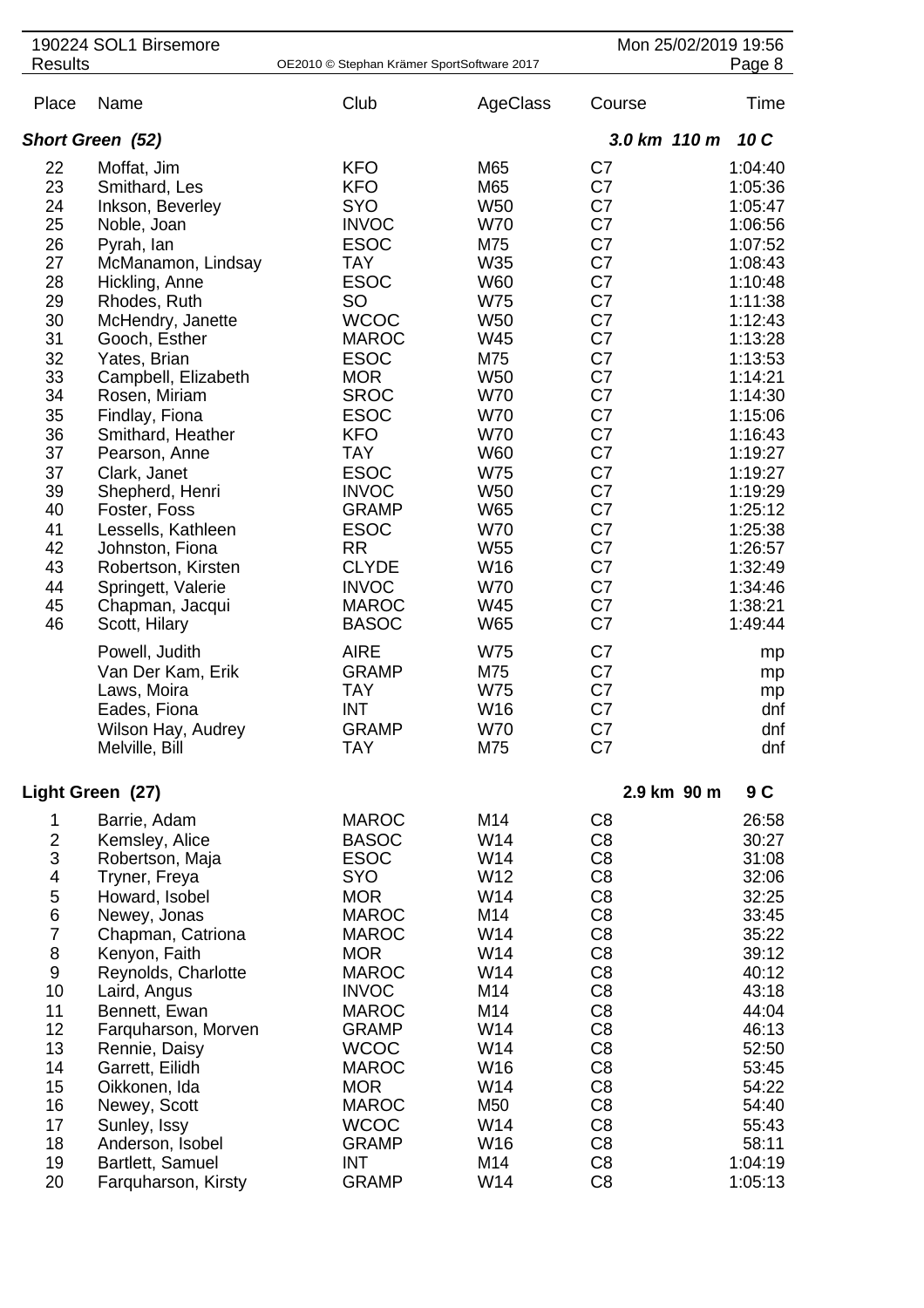|                                                                                                                                                        | 190224 SOL1 Birsemore                                                                                                                                                                                                                                                                                                                 |                                                                                                                                                                                                                                                                   |                                                                                                                            | Mon 25/02/2019 19:56                                                                                                                                                                                                                                                                                         |                                                                                                                                                                |
|--------------------------------------------------------------------------------------------------------------------------------------------------------|---------------------------------------------------------------------------------------------------------------------------------------------------------------------------------------------------------------------------------------------------------------------------------------------------------------------------------------|-------------------------------------------------------------------------------------------------------------------------------------------------------------------------------------------------------------------------------------------------------------------|----------------------------------------------------------------------------------------------------------------------------|--------------------------------------------------------------------------------------------------------------------------------------------------------------------------------------------------------------------------------------------------------------------------------------------------------------|----------------------------------------------------------------------------------------------------------------------------------------------------------------|
| <b>Results</b>                                                                                                                                         |                                                                                                                                                                                                                                                                                                                                       | OE2010 © Stephan Krämer SportSoftware 2017                                                                                                                                                                                                                        |                                                                                                                            |                                                                                                                                                                                                                                                                                                              | Page 9                                                                                                                                                         |
| Place                                                                                                                                                  | Name                                                                                                                                                                                                                                                                                                                                  | Club                                                                                                                                                                                                                                                              | AgeClass                                                                                                                   | Course                                                                                                                                                                                                                                                                                                       | Time                                                                                                                                                           |
|                                                                                                                                                        | Light Green (27)                                                                                                                                                                                                                                                                                                                      |                                                                                                                                                                                                                                                                   |                                                                                                                            | 2.9 km 90 m                                                                                                                                                                                                                                                                                                  | 9 C                                                                                                                                                            |
| 21<br>22<br>23                                                                                                                                         | Garrett, Blair<br>Anderson, Kate<br>McCartney, Ewan                                                                                                                                                                                                                                                                                   | <b>MAROC</b><br><b>GRAMP</b><br><b>CLYDE</b>                                                                                                                                                                                                                      | M14<br>W <sub>55</sub><br>M14                                                                                              | C <sub>8</sub><br>C <sub>8</sub><br>C <sub>8</sub>                                                                                                                                                                                                                                                           | 1:11:10<br>1:12:19<br>1:13:59                                                                                                                                  |
|                                                                                                                                                        | Hammond, James<br>Ivory, David<br>Webster, Julie<br>Szydlowska, Marta                                                                                                                                                                                                                                                                 | <b>FVO</b><br><b>INT</b><br><b>NOC</b><br><b>STAG</b>                                                                                                                                                                                                             | M14<br>M14<br>W55<br>W35                                                                                                   | C <sub>8</sub><br>C <sub>8</sub><br>C <sub>8</sub><br>C <sub>8</sub>                                                                                                                                                                                                                                         | mp<br>mp<br>mp<br>dnf                                                                                                                                          |
|                                                                                                                                                        | Long Orange (3)                                                                                                                                                                                                                                                                                                                       |                                                                                                                                                                                                                                                                   |                                                                                                                            | 3.5 km 125 m                                                                                                                                                                                                                                                                                                 | 11 <sub>C</sub>                                                                                                                                                |
| 1<br>$\overline{2}$<br>3                                                                                                                               | Worth, Martin<br>Jackson, Carol<br>Campbell, Rod                                                                                                                                                                                                                                                                                      | <b>MAROC</b><br><b>GRAMP</b><br><b>IND</b>                                                                                                                                                                                                                        | M50<br>W <sub>55</sub>                                                                                                     | C <sub>9</sub><br>C <sub>9</sub><br>C <sub>9</sub>                                                                                                                                                                                                                                                           | 1:00:13<br>1:29:27<br>1:51:26                                                                                                                                  |
| Orange (18)                                                                                                                                            |                                                                                                                                                                                                                                                                                                                                       |                                                                                                                                                                                                                                                                   |                                                                                                                            | 2.2 km 105 m                                                                                                                                                                                                                                                                                                 | 9C                                                                                                                                                             |
| 1<br>$\overline{2}$<br>3<br>4<br>5<br>6<br>$\overline{7}$<br>8<br>$\boldsymbol{9}$<br>10<br>11<br>12<br>13<br>14                                       | McLuckie, Kate<br>McLuckie, Finlay<br>Selmer Duguid, Finn<br>Darlow, Ellie<br>Newey, Yann<br>Shread, George<br>Hammond, Rebecca<br>Connor, Jamie<br>Kenyon, Fergus<br>Gooch, Ruth<br>Nicolson, Connie<br>Nicolson, Lexie<br>Griffin, Noah<br>Brown, Megan<br>Macintyre, Neil<br>Wood, Lesley<br>Bichard, Family (F)<br>Rennie, George | <b>MOR</b><br><b>MOR</b><br><b>TAY</b><br><b>RR</b><br><b>MAROC</b><br><b>INVOC</b><br><b>FVO</b><br><b>FVO</b><br><b>MOR</b><br><b>MAROC</b><br><b>INVOC</b><br><b>INVOC</b><br><b>GRAMP</b><br><b>ESOC</b><br><b>EUOC</b><br>IND<br><b>MAROC</b><br><b>WCOC</b> | W12<br>M12<br>M12<br>W12<br>M12<br>M16<br>W12<br>M12<br>M12<br>W12<br>W14<br>W12<br>M14<br>W12<br>M20<br><b>W60</b><br>M12 | C <sub>10</sub><br>C <sub>10</sub><br>C <sub>10</sub><br>C <sub>10</sub><br>C <sub>10</sub><br>C <sub>10</sub><br>C10<br>C10<br>C10<br>C10<br>C10<br>C10<br>C <sub>10</sub><br>C10<br>C10<br>C10<br>C <sub>10</sub><br>C10                                                                                   | 30:21<br>32:01<br>35:35<br>41:42<br>42:55<br>43:48<br>48:25<br>57:44<br>59:14<br>1:00:37<br>1:07:14<br>1:08:04<br>1:08:12<br>1:52:36<br>mp<br>mp<br>dnf<br>dnf |
| Yellow (17)                                                                                                                                            |                                                                                                                                                                                                                                                                                                                                       |                                                                                                                                                                                                                                                                   |                                                                                                                            | 1.6 km 25 m                                                                                                                                                                                                                                                                                                  | 8 C                                                                                                                                                            |
| 1<br>$\overline{\mathbf{c}}$<br>3<br>$\overline{\mathbf{4}}$<br>5<br>$\,$ 6 $\,$<br>$\overline{7}$<br>8<br>9<br>10<br>11<br>12<br>13<br>14<br>15<br>16 | Darlow, Seb<br>Provan, Lucas<br>Inman, Matthew<br>Robertson, Calum<br>Ward, Lucy<br>Daley, Emma (SH)<br>Connor, Eilidh<br>Carey-Miller, Logan<br>Petrie, Lewis (SH)<br>Budge, Family (F)<br>Craggie, Family (F)<br>O'Donovan, Isabel<br>Pearson, Chris<br>Tivendale, Dara<br>McManamon (sh), Barry<br>Keyes, Paula                    | <b>RR</b><br><b>MAROC</b><br><b>FVO</b><br><b>ESOC</b><br><b>INT</b><br><b>ESOC</b><br><b>FVO</b><br><b>MAROC</b><br><b>IND</b><br><b>MAROC</b><br><b>MAROC</b><br><b>LOC</b><br><b>TAY</b><br><b>MAROC</b><br><b>TAY</b><br>SN                                   | M10<br>M12<br>M10<br>M10<br>W10<br>W10<br>W10<br>M12<br>M21<br>W10<br>M10<br>W55                                           | C <sub>11</sub><br>C <sub>11</sub><br>C <sub>11</sub><br>C <sub>11</sub><br>C <sub>11</sub><br>C <sub>11</sub><br>C <sub>11</sub><br>C <sub>11</sub><br>C <sub>11</sub><br>C <sub>11</sub><br>C <sub>11</sub><br>C <sub>11</sub><br>C <sub>11</sub><br>C <sub>11</sub><br>C <sub>11</sub><br>C <sub>11</sub> | 14:11<br>14:40<br>15:25<br>19:51<br>20:23<br>21:00<br>21:25<br>23:20<br>25:34<br>26:09<br>28:28<br>29:41<br>29:51<br>30:37<br>37:15<br>47:13                   |
|                                                                                                                                                        | Laird, Rona                                                                                                                                                                                                                                                                                                                           | <b>INVOC</b>                                                                                                                                                                                                                                                      | W12                                                                                                                        | C <sub>11</sub>                                                                                                                                                                                                                                                                                              | mp                                                                                                                                                             |